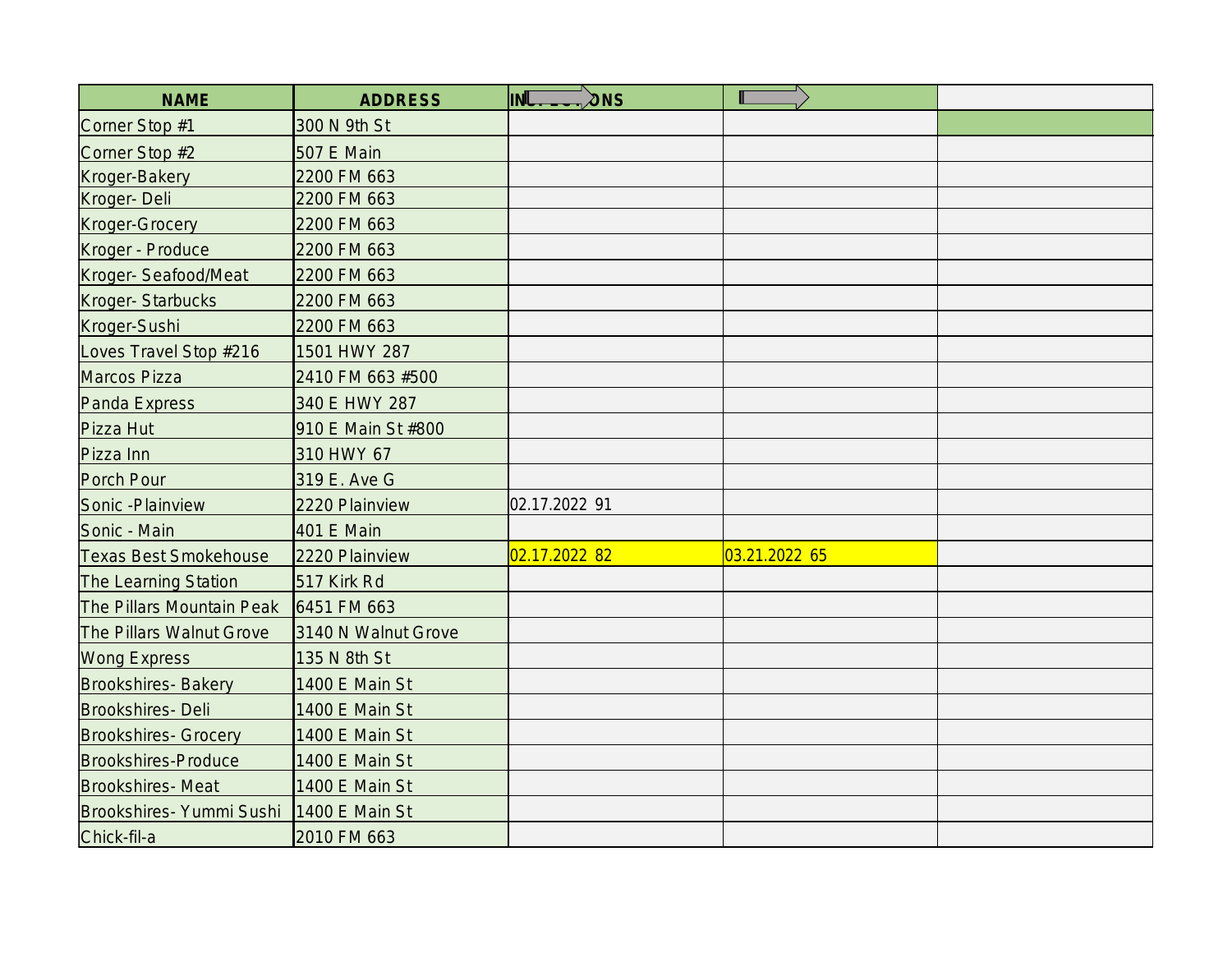| El Mexicano Grill & Cantina 1000 E. Main St. Ste. 106 |                        | $02.17.2022$ 79 | 02.28.2022 76 | 03.16.2022 77 |
|-------------------------------------------------------|------------------------|-----------------|---------------|---------------|
| Excelsior Preparatory Childr 681 George Hopper Rd.    |                        |                 |               |               |
| <b>Jersey Mikes Subs</b>                              | 2210 FM 663            | 02.16.2022 90   |               |               |
| Jimmy Johns                                           | 2050 FM 663 #210       |                 |               |               |
| Kim and Jenny's                                       | 133 N 8th St           |                 |               |               |
| Midlothian H20                                        | 502 W Main St          |                 |               |               |
| Midlothian Senior Activity C(4 Community Center       |                        | 01.24.2022 92   |               |               |
| Mill Creek Meat                                       | 751 Apple Lane         |                 |               |               |
| <b>Roasted Beanery</b>                                | 1001 E Main            |                 |               |               |
| <b>Taco Bell</b>                                      | 631 E Main St          | 01.13.2022 92   |               |               |
| <b>Taco Casa</b>                                      | 111 Eric St            |                 |               |               |
| Adorianan Sushi and Grill                             | 2050 FM 663            |                 |               |               |
| Community Park                                        |                        | 02.17.2022 100  |               |               |
| Jaycee Park                                           |                        | 02.17.2022 100  |               |               |
| Hawkins Spring Park                                   |                        | 02.17.2022 100  |               |               |
| <b>Chicken Express</b>                                | 1161 George Hopper Rd  | 02.28.2022 90   |               |               |
| <b>Chicken Salad Chick</b>                            | 2020 FM 663, Suite 310 | 02.01.2022 97   |               |               |
| Discovery Childrens Acaden 111 Roundabout Dr          |                        | 02.25.2022 98   |               |               |
| Jimmys Pizza and Pasta                                | 300 N 8th St           | 02.08.2022 93   |               |               |
| <b>KFC</b>                                            | 600 Silkin Crossing    | 02.02.2022 99   |               |               |
| Legacy Oaks                                           | 610 S 14th St.         | 02.25.2022 93   |               |               |
| <b>MOD Pizza</b>                                      | 2210 FM 663 #172       | 02.08.2022 86   | 03.16.2022 94 |               |
| Mr Jims Pizza                                         | 304 W Ave F            | 02.25.2022 97   |               |               |
| Schlotzskys                                           | 1141 George Hopper     | 02.08.2022 93   |               |               |
| Seven Eleven - George Hop 2430 FM 663                 |                        | 02.01.2022 93   |               |               |
| Smoothie Plus                                         | 1000 E Main St #207    | 02.01.2022 92   |               |               |
| <b>Starbucks</b>                                      | 190 HWY 67             | 02.25.2022 90   |               |               |
| <b>Sweet Frog</b>                                     | 2210 FM 663 #162       | 02.01.2022 86   | 03.14.2022 92 |               |
| 287 Taco Shop                                         | 2685 HWY 287           | 02.28.2022 91   |               |               |
| Taqueria O Campo                                      | 418 W Main St          | 03.16.2022 92   |               |               |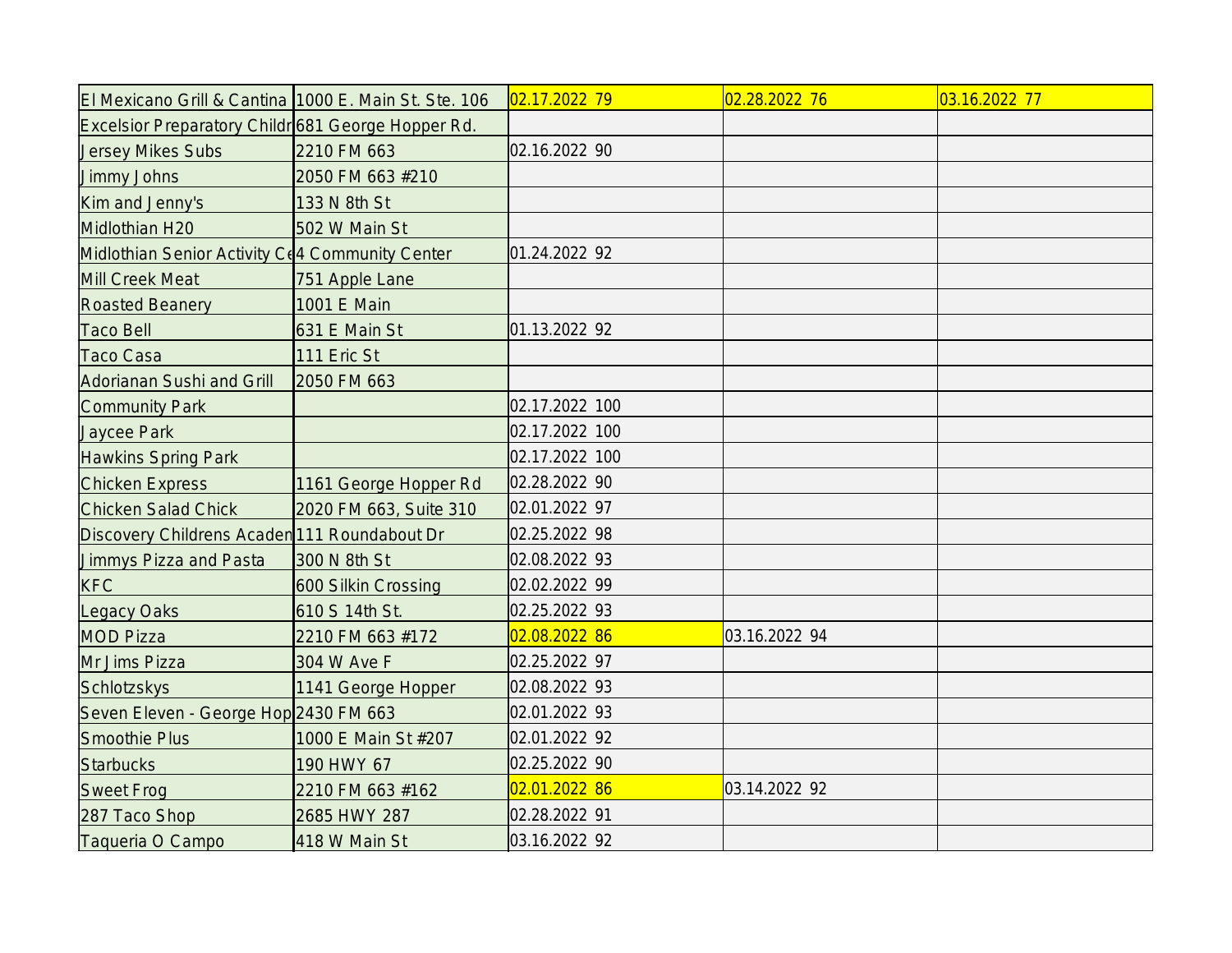| Tio Tonys                                         | 110 N 13th St         | 03.16.2022 90 |               |  |
|---------------------------------------------------|-----------------------|---------------|---------------|--|
| Whataburger - E Main                              | 1320 E Main St        | 02.28.2022 91 |               |  |
| Whataburger - Presidential I2440 Presidental Pkwy |                       | 02.28.2022 91 |               |  |
| <b>WhoDAQ</b>                                     | 4470 US-287, Ste 1000 | 02.02.2022 96 |               |  |
| Aldi                                              | 300 Harvest Hill Dr   |               |               |  |
| Ale's Kitchen                                     | 3261 FM 663           | 01.24.2022 75 | 02.17.2022 90 |  |
| Ali's Fudge                                       | 2210 Plainview Rd     | 02.02.2022 94 |               |  |
| Americas Best Value Inn                           | 220 US HWY 67         | 01.24.2022 96 |               |  |
| Arbys                                             | 1501 HWY 287          | 01.24.2022 91 |               |  |
| Beef O Brady's                                    | 1000 George Hopper    | 02.08.2022 90 |               |  |
| <b>Branded Burger</b>                             | 100 N 8th St          | 01.05.2022 90 |               |  |
| <b>Campuzanons</b>                                | 108 N 8th St          | 01.24.2022 83 | 02.16.2022 83 |  |
| Caroline's Country Café                           | 1000 E Main St #304   | 02.02.2022 93 |               |  |
| Chili's                                           | 2250 FM 663           | 01.13.2022 84 | 02.16.2022 90 |  |
| Dairy Queen                                       | 1080 E Main           | 01.13.2022 87 | 02.16.2022 83 |  |
| Dominos Pizza                                     | 1111 George Hopper    | 01.05.2022 96 |               |  |
| Donut Haus                                        | 519 N 9th St          | 02.02.2022 90 |               |  |
| Golden Chick                                      | 1061 E Main           | 01.13.2022 85 | 02.17.2022 95 |  |
| I Am Nutrition                                    | 308 W Ave F           | 01.05.2022 98 |               |  |
| Papa Johns                                        | 1011 E Main St        | 01.24.2022 90 |               |  |
| Tie Thai                                          | 1601 S 9th St         | 02.08.2022 92 |               |  |
| Villa Italiana                                    | 202 W Main St         | 02.02.2022 90 |               |  |
| Midlothian Mini Mart (AMS) 318 W Main St          |                       | 01.05.2022 88 | 02.16.2022 93 |  |
| Midlothian Soccer Assiocatio 661 E Main St #200   |                       |               |               |  |
| Midlothian Softball Assiocati 1000 S 14th St      |                       |               |               |  |
| Midlothian Community Park                         |                       |               |               |  |
| Porch Pour                                        |                       |               |               |  |
| Courtyard by Marriott                             | 3 Community Dr        | 02.28.2022 90 |               |  |
| <b>ABC ICE</b>                                    | 1111 B George Hopper  |               |               |  |
| Donut King                                        | 204 W Main St         | 03.21.2022 90 |               |  |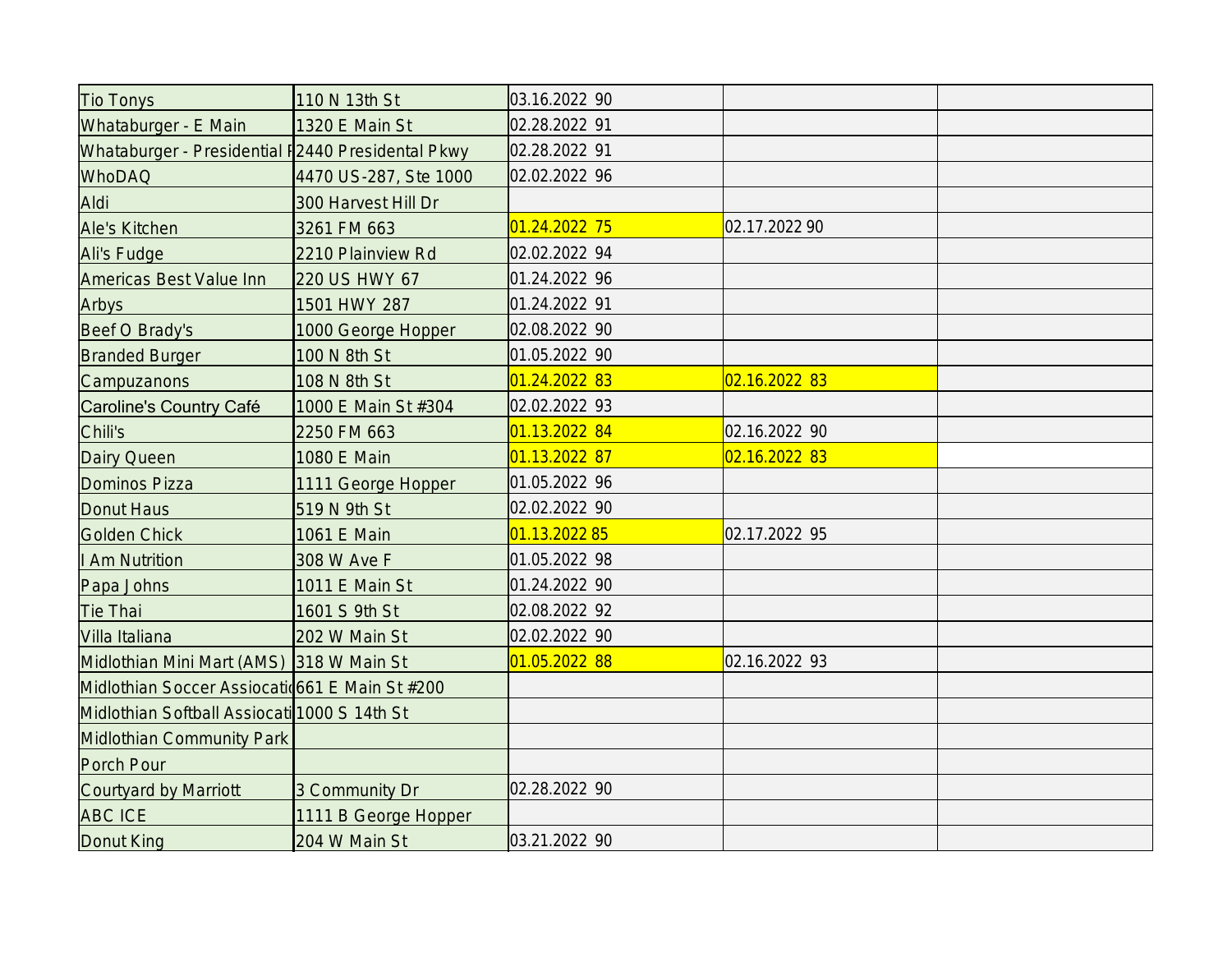| <b>Ellis County BBQ</b>                | 700 Silkin Crossing #300 |               |               |  |
|----------------------------------------|--------------------------|---------------|---------------|--|
| FM 663 Donuts                          | 3261 FM 663              | 03.16.2022 90 |               |  |
| Fuzzy's                                | 513 George Hopper Rd     | 03.14.2022 85 |               |  |
| <b>Gateway Shell</b>                   | 1110 E Main St           | 03.21.2022 90 |               |  |
| <b>Hideout Burgers</b>                 | 1601 S 9th St #500       | 02.17.2022 93 |               |  |
| Jack In the Box                        | 320 E HWY 287            | 03.21.2022 92 |               |  |
| Jalepenos Lemon Pepper                 | 400 W Ave F              | 03.14.2022 85 |               |  |
| Kids Care Center                       | 114 S 14th St            |               |               |  |
| La Pinguica                            | 309 E Main St            | 03.16.2022 95 |               |  |
| Lighthouse Coffee Bar                  | 1404 N 9th St            | 03.21.2022 97 |               |  |
| Little Caesars                         | 661 E Main St #600       | 02.17.2022 90 | 03.14.2022 85 |  |
| Midlo Market                           | 216 W Ave F              |               |               |  |
| Rising Sun Hibachi                     | 402 E Main               | 03.03.2022 98 |               |  |
| Seven Eleven - E Main                  | 1431 E Main              | 03.14.2022 95 |               |  |
| <b>Shell</b>                           | 2220 Plainview           |               |               |  |
| Smart Stop #31                         | 4041 E Main St           |               |               |  |
| Steak N Shake                          | 1110 E Main St           | 03.03.2022 98 |               |  |
| Subway - E Main                        | 910 E Main St #300       | 03.03.2022 95 |               |  |
| Subway - N HWY 67                      | 400 N HWY 67             | 03.14.2022 92 |               |  |
| Texicurean                             | 412 W Ave F              |               |               |  |
| Tiger Mart - Main                      | 100 W Main St #2949      | 03.09.2022 95 |               |  |
| Tiger Mart- N HWY 67                   | 1351 HWY 67              |               |               |  |
| Tree House Learning Center 4250 FM 663 |                          |               |               |  |
| Vera Cruz                              | 151 Walton Way #110      |               |               |  |
| Walgreens                              | 1481 E Main St           | 03.19.2022 99 |               |  |
| Walmart - Bakery                       | 400 HWY 67               | 03.19.2022 94 |               |  |
| Walmart - Deli                         | 400 HWY 67               | 03.19.2022 94 |               |  |
| <b>Walmart- Grocery</b>                | 400 HWY 67               | 03.19.2022 91 |               |  |
| Walmart - Meat/ Seafood                | 400 HWY 67               | 03.19.2022 98 |               |  |
| Wendys                                 | 2071 FM 663              | 03.19.2022 86 |               |  |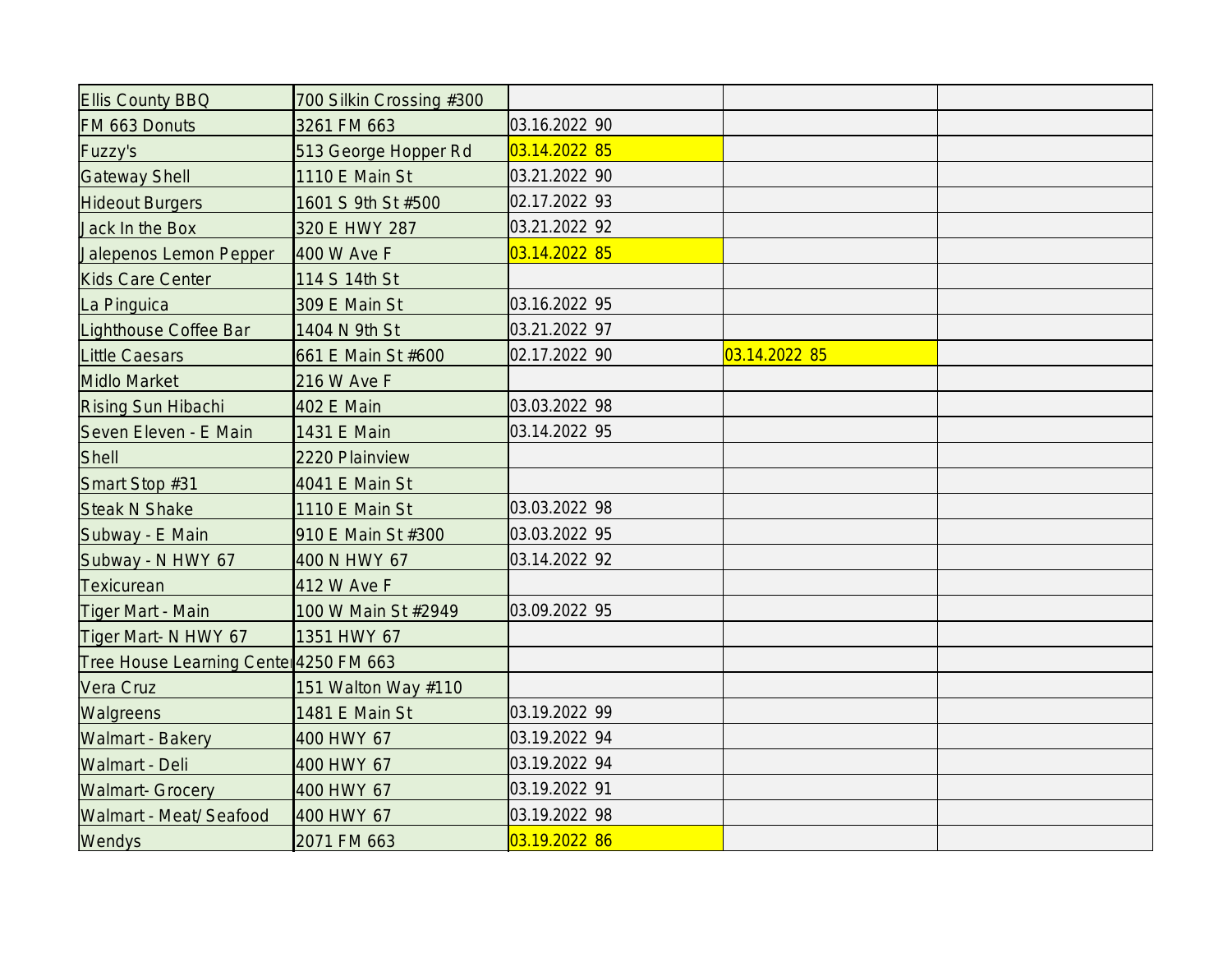| Young Donuts                                     | 1601 S 9th St #600        |            |  |
|--------------------------------------------------|---------------------------|------------|--|
| <b>CVS</b>                                       | <b>100 E Main</b>         |            |  |
| Dollar General                                   | 1000 E Main St #204       |            |  |
| Family Dollar #4861                              | 303 N 8th St              |            |  |
| Firehouse Kids Daycare                           | 1591 S 9th St             |            |  |
| <b>FUMC</b> - Daycare                            | 800 S 9th St              |            |  |
| <b>FUMC</b> - Life Center                        | 800 S 9th St              |            |  |
| <b>FUMC</b> - Main building                      | 800 S 9th St              |            |  |
| Los Tapatios                                     | 4470 E HWY 287 #100       |            |  |
| <b>McDonalds</b>                                 | 1310 E HWY 287            |            |  |
| Methodist Hospital                               | 1201 E HWY 287            |            |  |
| Mid-Towne Assisted Living   910 S 9th St         |                           |            |  |
| Midtowne Donuts                                  | 501 George Hopper         |            |  |
| Midlo Scoops                                     | 101 S 3rd #104            |            |  |
| TreeHouse Christian Learnir 4250 FM 663          |                           |            |  |
| Midlothian Donuts                                | 610 E Main St             |            |  |
| Midlothian Health Care Cent 900 George Hopper Rd |                           |            |  |
| Murphy USA                                       | 100 Walton Way            |            |  |
| Navarro Bookstore                                | 899 Mt Zion Rd            |            |  |
| <b>Oasis Food Store</b>                          | 1601 S 9th St #500        |            |  |
| Panther Peak Shaved Ice                          | 418 W Main St #A          |            |  |
| <b>QuickTrip</b>                                 | 2051 FM 663               |            |  |
| Quik'n Tasty Foods                               | 4200 Railport Pkwy        |            |  |
| Palace Academy                                   | 1014 N 9th St             |            |  |
| <b>White Rhino</b>                               | <b>Under Construction</b> |            |  |
|                                                  |                           |            |  |
|                                                  |                           |            |  |
|                                                  |                           |            |  |
| <b>NAME</b>                                      | <b>ADDRESS</b>            | INL<br>ONS |  |
|                                                  |                           |            |  |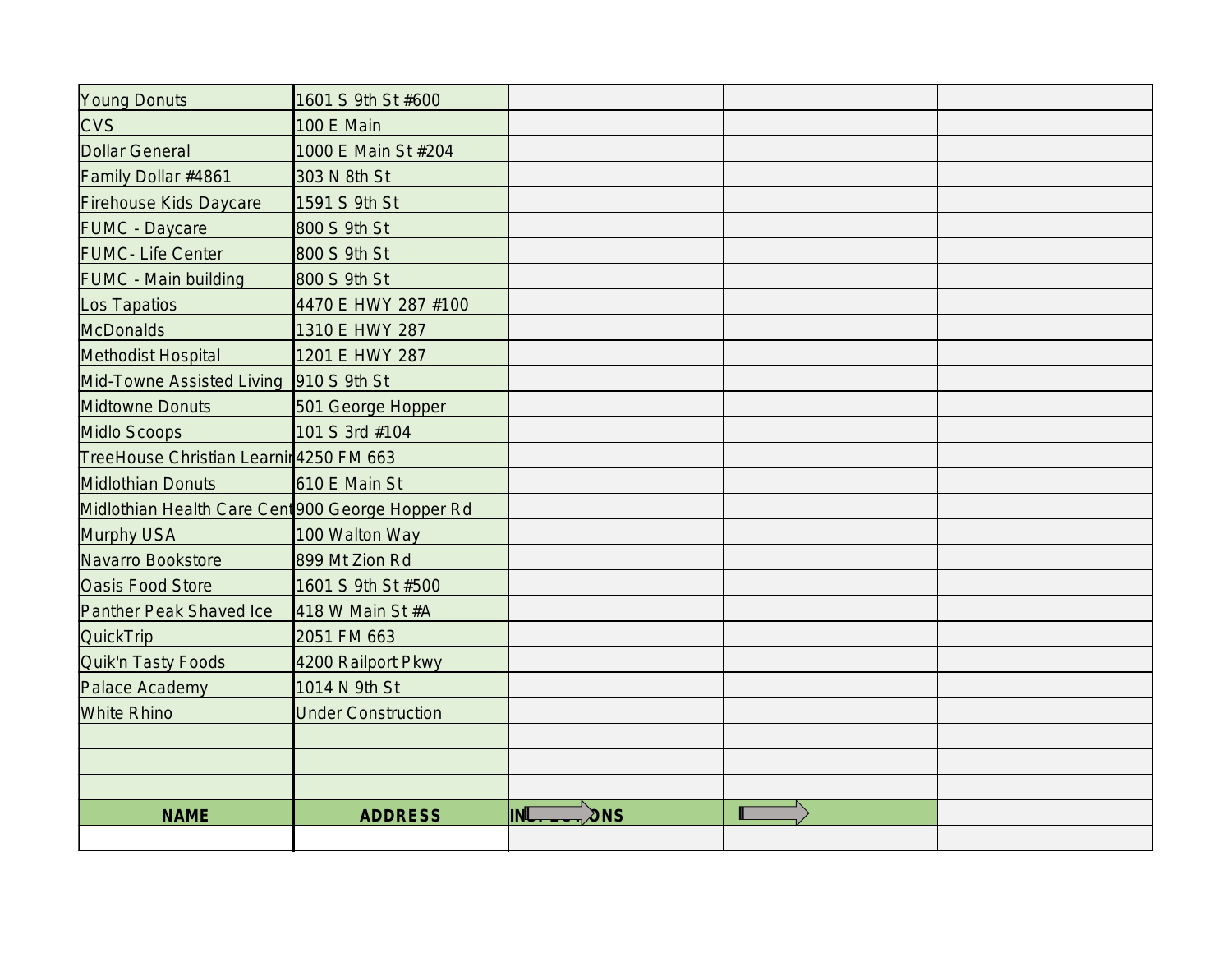| <b>MISD</b>                                     |                      |  |  |
|-------------------------------------------------|----------------------|--|--|
| <b>Baxter Elementary</b>                        | 1050 Park Place Blvd |  |  |
| Dieterich Middle School                         | 2881 Ledgestone Ln   |  |  |
| <b>Frank Seale Middle School</b>                | 700 George Hopper Rd |  |  |
| Heritage High School                            | 4000 FM 1387         |  |  |
| Java City Coffee                                | 923 S 9th St         |  |  |
| J. A Vitovsky                                   | 333 Church St        |  |  |
| J. R Irvin Elementary                           | 600 S 5th St         |  |  |
| La Rue Miller Elementary                        | 2800 Sudith Lane     |  |  |
| Laura Jenkins                                   | 700 W Ave H          |  |  |
| Longbranch Elementary                           | 6631 FM 1387         |  |  |
| Midlothian High School                          | 923 S 9th St         |  |  |
| Mt Peak Elementary                              | 6440 Hill Dr         |  |  |
| <b>Walnut Grove Child Care</b>                  | 4451 FM 1387         |  |  |
| Walnut Grove Middle Schoo 990 N Walnut Grove Rd |                      |  |  |
| Midlothian Elementary School #8                 |                      |  |  |
| The Mile                                        | 711 W Ave I          |  |  |
|                                                 |                      |  |  |
| <b>MOBILE FOOD UNITS</b>                        |                      |  |  |
| Mr. Softee                                      |                      |  |  |
| McGuire's Way BBQ                               |                      |  |  |
| Dallas Ice Cream                                |                      |  |  |
|                                                 |                      |  |  |
| <b>Irregular Inspections</b>                    | Request as needed    |  |  |
| Community Park                                  |                      |  |  |
| Hawkins Springs Park/ Soccer complex            |                      |  |  |
| Jaycee Park                                     |                      |  |  |
| Midlothian Softball                             |                      |  |  |
| Midlothian Youth Football                       |                      |  |  |
| Midlothian Soccer Association                   |                      |  |  |